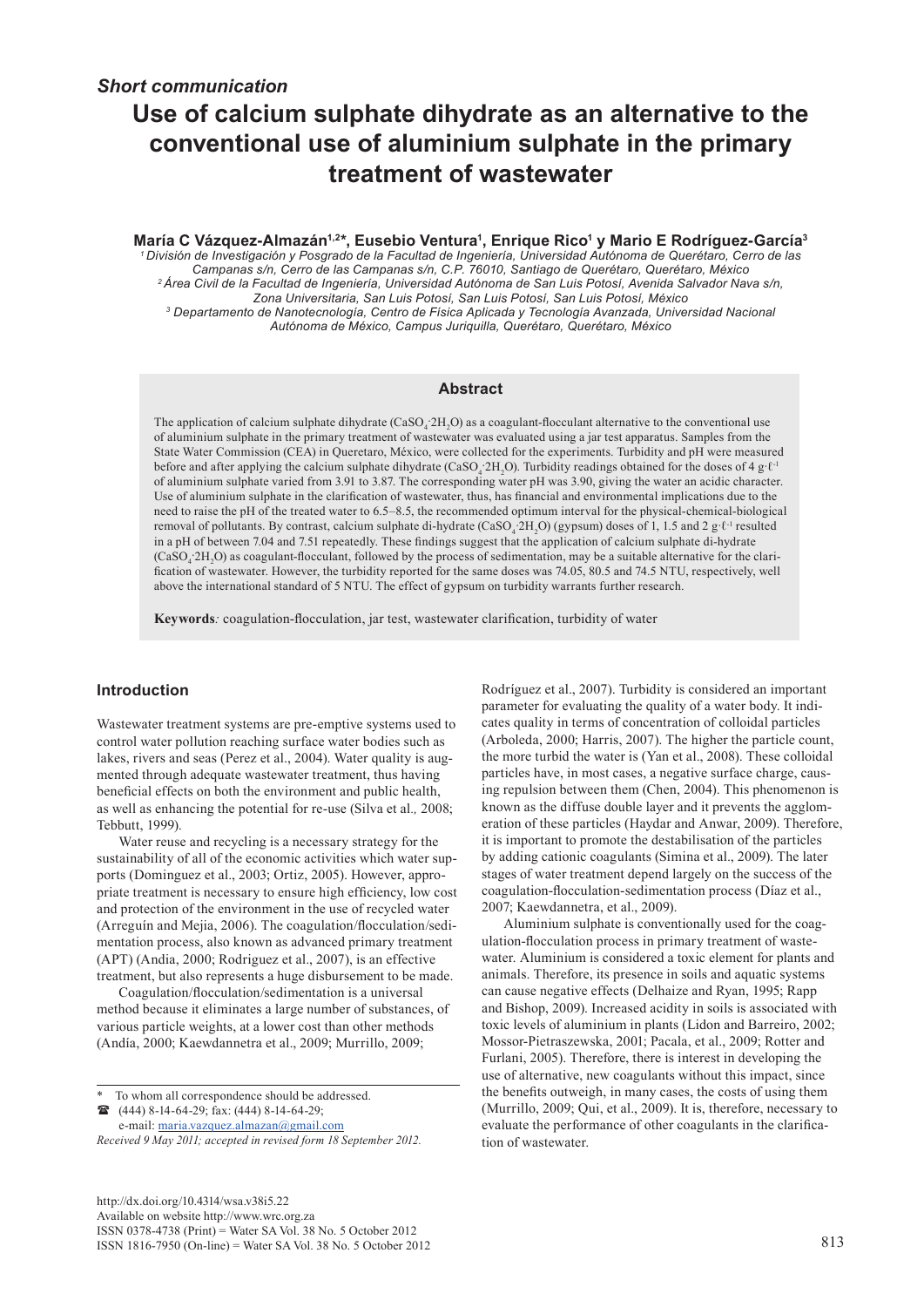This study evaluated the use of calcium sulphate dihydrate  $(CaSO<sub>4</sub>$ :2H<sub>2</sub>O) (gypsum) as an alternative to aluminium sulphate in wastewater clarification, with the option to provide treated reused water for agricultural purposes, amongst other options.

It is important to emphasize that there are no antecedents for the use of calcium sulphate as a coagulant-flocculant. Hence, this study aimed to demonstrate the possibilities of its application as such, without changing the original characteristics of the sample waters and taking into account the variables which directly influence the success of the primary treatment process, i.e. pH, mixing speed, and retention time.

# **Materials and methods**

# **Sample collection and processing**

Water samples were collected from a wastewater treatment plant located and operated by the State Water Commission (CEA) in the Mexican city of Queretaro (20°35'25.74'' N, 100°24'53.60'' W; 1 813 m amsl). Water samples were collected in 19  $\ell$  plastic bottles. They were immediately transported in a water cooler at 4°C to the laboratory. The samples were collected at a single point with 4 replications.

#### **Origin of calcium sulphate dihydrate (gypsum) and its characteristics**

Calcium sulphate dihydrate (gypsum)  $(CaSO<sub>4</sub>2H<sub>2</sub>O)$  was provided by the Yesera Monterrey, S.A. The product is known commercially as 'maximum agricultural gypsum' and comes in a powder form. The technical specifications are presented in Table 1.

| Table 1<br>Technical specification of CaSO <sub>4</sub> .2H <sub>2</sub> O used |                                   |  |  |  |  |
|---------------------------------------------------------------------------------|-----------------------------------|--|--|--|--|
| CaSO, 2H,O powder                                                               | <b>Technical</b><br>specification |  |  |  |  |
| Particle size per cent retained on screen 100                                   | $18 - 20$                         |  |  |  |  |
| Per cent purity of $CaSO$ <sub>1</sub> $2H$ <sub>2</sub> O                      | $90 - 96$                         |  |  |  |  |
| Per cent calcium (Ca)                                                           | $19.5 - 21.9$                     |  |  |  |  |
| Per cent sulphur (S)                                                            | $14.9 - 17.5$                     |  |  |  |  |

# **Variables for the characterisation of sample water**

The study employed 3 response variables:

- potential of hydrogen (pH),
- electrical conductivity (EC), and
- turbidity.

These 3 variables were measured in the raw wastewater before treatment was applied. Hydrogen ion concentration is an important parameter for both natural and sewage waters because it has an influence on the effluent conditions, which could affect both the flora and fauna of the receiving water body. The final value of this parameter is governed by regulation of the maximum allowable discharges for wastewater going into sewers or receiving bodies. Electrical conductivity is also of great importance as it indicates the degree of mineralisation present in the wastewater. Turbidity is useful as an indicator of water quality and plays an important role in the performance of wastewater treatment plants; turbidity is an important consideration in water for human consumption and



*Figure 1 The jar test apparatus*

for use in food processing and beverage industries, amongst others. Turbidity values are used to determine the degree of treatment required by a raw water source, its filterability and, consequently, the most suitable filtration rate, and the effectiveness of the processes of coagulation-flocculation, sedimentation and final filtration. EC and pH were measured with the Horiba D-54 potentiometer. The sample water was placed into a 1 000 mℓ beaker for each of the 4 replicates, and the pH and EC  $(\mu S$ / cm) read using the respective electrodes.

Turbidity was measured using a Hach 4000 U spectrophotometer Program 1870. A sub-sample of  $5 \text{ m}^3$  was taken from the upper part of the sample in order to avoid sampling solids that had already settled.

#### **Experimental design**

The coagulants-flocculants used in this experiments were: calcium sulphate dihydrate  $(Ca(SO<sub>4</sub>) \cdot 2 \text{ H}<sub>2</sub>O)$ , a divalent compound, and aluminium sulphate with 18 molecules of water  $((Al_2(SO_4)_3)$  18 H<sub>2</sub>O), a trivalent compound. The doses of the  $(2 \text{ coagulant-flocculants}$  for the treatment were 0.00, 0.50, 1.00, 1.50, 2.00, 2.50, 3.00, 3.50 and 4.00 g·ℓ-1 added in dry powder state. These doses were established after performing an initial test to determine the dose at which coagulation started.

#### **Jar test apparatus**

The sedimentation equipment (jar test apparatus; Fig. 1) has 4 units with detachable stainless steel flat propellers used as agitators. These simulate the mixing and settling conditions in a clarification plant. When the experiment is conducted in the laboratory, there is the advantage of being able to make 4 runs simultaneously with the help of the jar test apparatus. The engine has an electronic speed control from 0 to 100 r·min<sup>-1</sup> and the tachometer is mechanical. It operates on 120 V and includes a fluorescent lamp base and 4 Armfield brand 1  $\ell$  cups.

#### **Jar test methodology**

After the characterisation of raw water, the standard doses of coagulants-flocculants were applied using the jar test apparatus, with the aim of defining the following parameters: raw water quality, rates of coagulation and flocculation, retention times, and pH adjustment.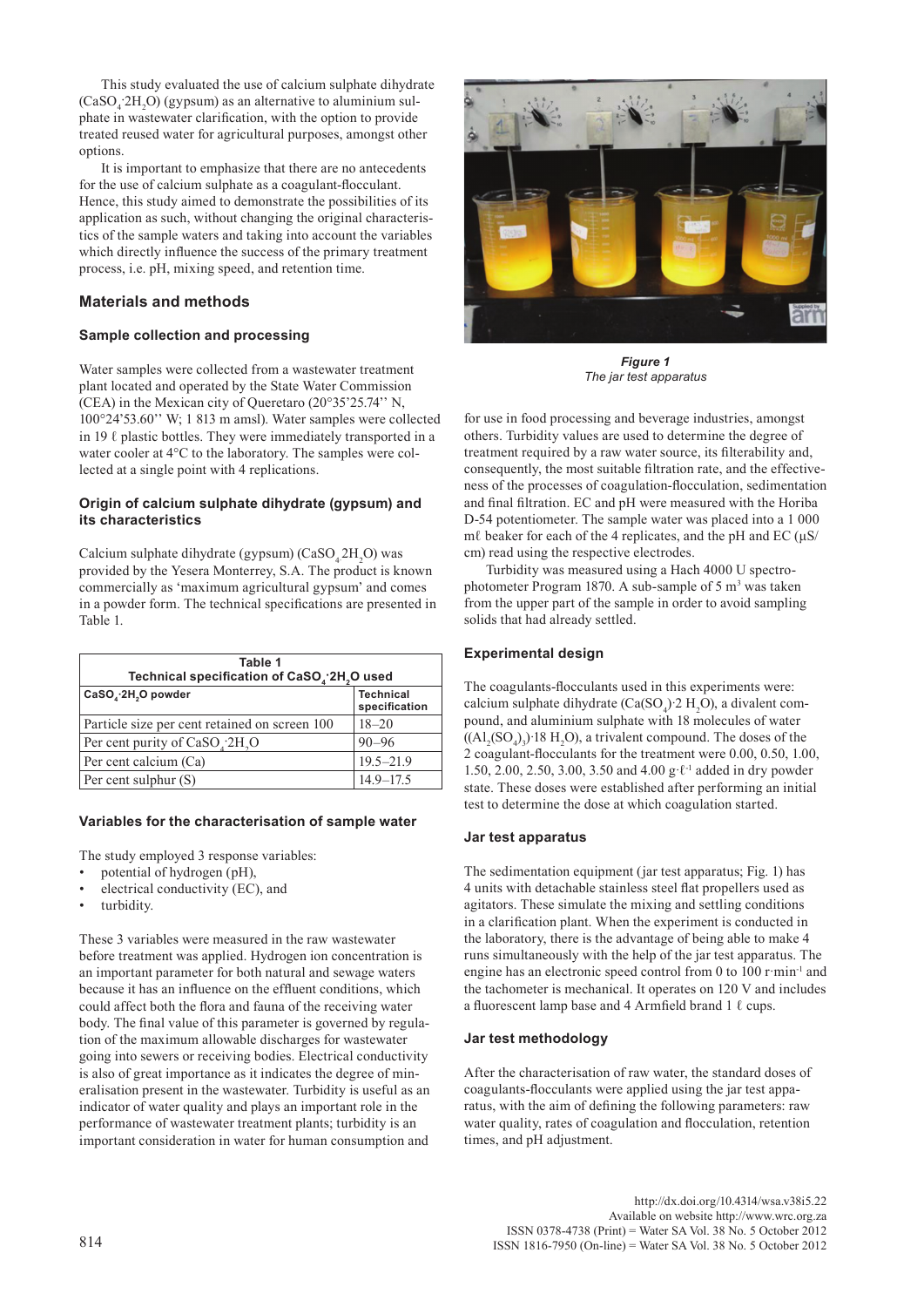The procedure used was as follows:

- The 4 beakers were filled with 1 000 mℓ of raw water which was pre-measured in a test tube.
- The beakers were labelled with the corresponding dose as well as the coagulant-flocculants applied; then the steel blades were placed in each beaker.
- The device was turned on, along with the lamp, and the paddles were run at 100 r·min<sup>-1</sup> (maximum speed for the jar apparatus), with the purpose of homogenising the sample for 60 s.
- After this time, the coagulant was added with the doses previously assigned. It was applied in the centre of the pallet where the vortex is formed, to ensure maximum dissemination and allowing the process to continue for another 60 s at the maximum speed. It is at this point that coagulation occurs.
- After this time, the mixing speed was slowed to  $40$  r $\cdot$ min<sup>-1</sup> for approx. 20 min. It is at this point that flocculation occurs.
- After this period, the device was switched off. Each of the blades was carefully removed and the samples left to sit for 15 min – the settling time for this experiment.
- Finally, the response parameters (pH, EC and turbidity) were measured.

#### **Statistical analysis**

One-way ANOVA (*p*<0.05) was applied to determine the dependence between dose and response variable for each coagulant-flocculant and dosage used.

# **Results**

#### **Jar test**

The results of the jar test with the respective doses for each of the treatments are shown in Table 2 and graphically presented in Figs. 2, 3 and 4.



*Figure 2 (above) Variation of pH with respect to the applied coagulant dose*

#### *Figure 3 (top right) Variation of EC with respect to the applied coagulant dose*

*Figure 4 (bottom right) Variation of turbidity with respect to the applied coagulant dose*  $\log |g|^{1}$  )

[http://dx.doi.org/10.4314/wsa.v38i5.](http://dx.doi.org/10.4314/wsa.v37i4.18)22 Available on website http://www.wrc.org.za ISSN 0378-4738 (Print) = Water SA Vol. 38 No. 5 October 2012 ISSN 1816-7950 (On-line) = Water SA Vol. 38 No. 5 October 2012 815

| Table 2<br>EC and turbidity after treatments |                   |      |                         |                      |           |              |  |  |
|----------------------------------------------|-------------------|------|-------------------------|----------------------|-----------|--------------|--|--|
| <b>Doses</b>                                 | CaSO <sub>4</sub> |      |                         | $AI_{2}(SO_{4})_{3}$ |           |              |  |  |
| $(g \cdot \ell^{-1})$                        | <b>SD</b><br>Mean |      | Tukey                   | Mean                 | <b>SD</b> | <b>Tukey</b> |  |  |
| $EC (µS·cm-1)$                               |                   |      |                         |                      |           |              |  |  |
| 0.00                                         | 131.63            | 1.70 | I                       | 131.63               | 1.70      | hi           |  |  |
| 0.50                                         | 145.13            | 1.65 | h                       | 131.90               | 0.18      | h            |  |  |
| 1.00                                         | 189.10            | 0.08 | g                       | 143.35               | 0.13      | g            |  |  |
| 1.50                                         | 202.01            | 0.15 | $\mathbf{f}$            | 160.73               | 0.17      | f            |  |  |
| 2.00                                         | 251.00            | 0.82 | e                       | 186.08               | 0.10      | e            |  |  |
| 2.50                                         | 261.00            | 1.63 | d                       | 187.98               | 0.15      | d            |  |  |
| 3.00                                         | 284.00            | 1.41 | $\ddot{c}$              | 220.98               | 0.05      | $\mathbf c$  |  |  |
| 3.50                                         | 311.00            | 0.08 | a                       | 235.00               | 0.82      | $\mathbf c$  |  |  |
| 4.00                                         | 308.98            | 1.31 | ab                      | 240.00               | 0.87      | $\mathbf c$  |  |  |
| <b>Turbidity (NTU)</b>                       |                   |      |                         |                      |           |              |  |  |
| 0.00                                         | 63.50             | 0.08 | e                       | 63.50                | 0.08      | a            |  |  |
| 0.50                                         | 74.50             | 0.08 | b                       | 2.94                 | 0.02      | h            |  |  |
| 1.00                                         | 74.05             | 0.00 | b                       | 7.27                 | 0.01      | d            |  |  |
| 1.50                                         | 80.50             | 0.04 | a                       | 4.88                 | 0.00      | f            |  |  |
| 2.00                                         | 74.50             | 0.01 | b                       | 7.19                 | 0.00      | e            |  |  |
| 2.50                                         | 72.50             | 0.01 | $\mathbf c$             | 9.82                 | 0.00      | b            |  |  |
| 3.00                                         | 67.50             | 0.52 | d                       | 7.27                 | 0.00      | d            |  |  |
| 3.50                                         | 56.50             | 0.08 | g                       | 8.40                 | 0.00      | $\mathbf c$  |  |  |
| 4.00                                         | 62.20             | 0.20 | $\overline{\mathbf{f}}$ | 3.87                 | 0.00      | g            |  |  |

#### *SD: Standard deviation.*

*Values followed by the same letter for each parameter evaluated are not significantly different. The comparison of mean values was performed with a confidence level of 95%, as determined by Tukey's test.* 



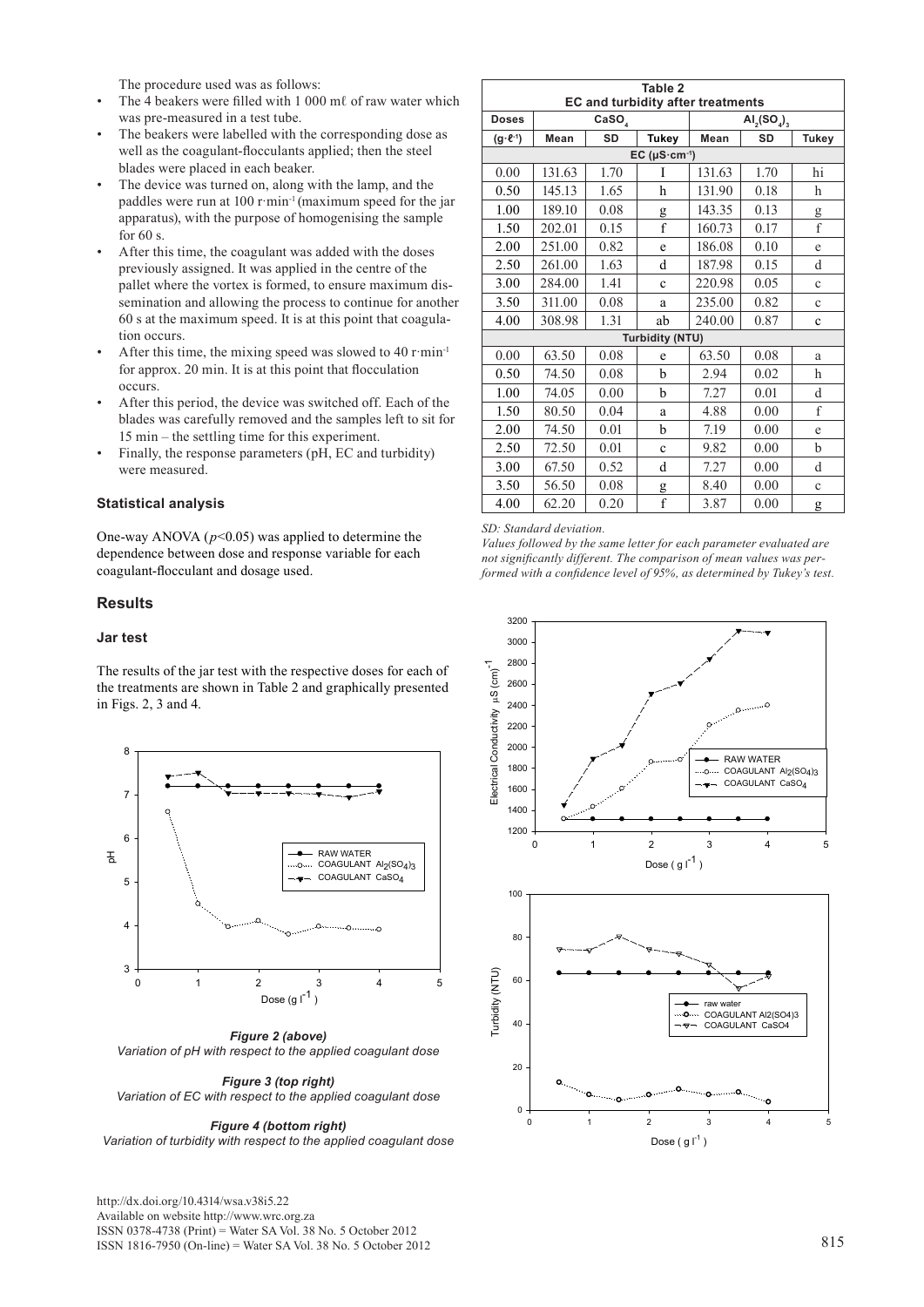| Table 3<br>Coefficient of variation (CV) |             |       |                 |                   |           |             |  |  |  |
|------------------------------------------|-------------|-------|-----------------|-------------------|-----------|-------------|--|--|--|
| Coagulant-<br>flocculant                 | CaSO, 2H, O |       |                 | $AI2(SO4)3·18H2O$ |           |             |  |  |  |
| <b>Dispersion</b><br>measures            | Mean        | SD    | CV <sub>0</sub> | Mean              | <b>SD</b> | <b>CV %</b> |  |  |  |
| EC                                       | 231.54      | 60.50 | 26.13           | 181.96            | 42.92     | 23.59       |  |  |  |
| Turbidity                                | 69.53       | 7.61  | 10.94           | 12.79             | 19.14     | 149.62      |  |  |  |

#### **Discussion**

#### **Potential of hydrogen**

pH is often considered to be the most important water quality parameter, because certain chemical processes only take place at a specific pH. Table 2 shows the variation of pH with respect to the incremental doses of coagulants used (Fig. 2). For  $CaSO_4$ :2H<sub>2</sub>O, Fig. 2 shows that a neutral character of the solution was maintained. For the 1 g· $\ell$ <sup>-1</sup> dose, a maximum value of 7.51 was obtained and for the dose of 3.5 g· $\ell$ <sup>-1</sup> the corresponding pH was 6.9.

For addition of aluminium sulphate, the higher the dose of  $\text{Al}_2(\text{SO}_4)$ <sub>2</sub>, the lower the pH becomes. It is important to note the effect of aluminium on pH. This implies a considerable reduction in the pH of the raw treated water when aluminium sulphate is used. The minimum dose also gave an acidic character to the water. The raw water had the highest pH and the treated water that received a dose of 2.5 g· $\ell$ <sup>-1</sup> had the lowest pH, of 3.79.

Comparing the pH values obtained to the maximum/ minimum limits of the norm NOM-001-SEMARNAT-1996 (SEMARNAT, 2003), it can be seen that application of aluminium sulphate results in pH readings outside the standard ranges established for Mexico (6.5–8.5). The likely chemical process involved is as follows: The raw water had a neutral pH; by adding aluminium sulphate it was hydrolysed to form a colloidal aluminium hydroxide and an equivalent amount of sulphuric acid in accordance with the following chemical equation:

 $\text{Al}_2(\text{SO}_4)_3 + 6 \text{ H}_2\text{O} = 2 \text{Al}(\text{OH})_3 + 3 \text{H}_2\text{SO}_4$ 

When using commercial aluminium sulphate, it is found that 1 g $\ell^{-1}$  of aluminium sulphate destroys 0.5 g $\ell^{-1}$  of alkalinity produced by 0.44 g· $\ell$ <sup>-1</sup> of carbon dioxide (Tebbut, 1999).

With the application of coagulant-flocculant  $CaSO_4^2H_2O$ , the pH started at 7.2, and showed fluctuations between 6.96 and 7.51. Therefore, the pH variation with addition of this coagulant was minimal, and within the regulated range for treated effluent in Mexico. The resulting neutral pH of the treated water is an advantage for reuse of the water. The ranges were within the values established by the regulations.

It is important to note from Tables 2 and 3 that for both flocculant-coagulants the pH does not differ significantly between the different doses tested.

# **Electrical conductivity**

Table 2 shows that increasing the dose of both coagulants results in an increase in electrical conductivity (Fig. 3 and Table 3), and the coefficients of variation are similar for both coagulants (26.13% for CaSO<sub>4</sub> and 23.59% for  $\text{Al}_2(\text{SO}_4)_3$ ). Martínez (2004) found that at pH values below 5.5 the electrical conductivity increases, producing an acidic character in the water, making it impractical for reuse in agriculture.

The values of EC for both treatments are below  $0.7$  dS $\cdot$ m<sup>-1</sup> (Table 2) and, therefore, within the recommended value for treated wastewater (Tchobanoglous and Burton, 2000) used in irrigation systems.

# **Turbidity**

With respect to turbidity removal, the results for all doses of calcium sulphate di-hydrate  $(CaSO_4^2H_2O)$  tested were not encouraging. From Table 2, the original turbidity of the raw water was 63.5 NTU and the highest reduction in turbidity by calcium sulphate di-hydrate was achieved by a dose of 3.5 g· $\ell$ <sup>-1</sup> (final turbidity of 56.5 NTU; removal of 11.02% turbidity). Use of aluminium sulphate, by contrast, resulted in a clearance rate of 93.91% for a dose of 4 g· $\ell$ <sup>-1</sup>; (final turbidity of 3.87 NTU). The turbidity results achieved for the different doses of the two coagulants studied were significantly different in most cases (Table 2).

Table 3 presents the coefficients of variation around the mean of the results for all doses of each coagulant. The coefficients of variation for turbidity were 10.94% and 149.62%, for calcium sulphate and aluminium sulphate, respectively. It is important to note the low cost of producing calcium sulphate di-hydrate (CaSO<sub>4</sub>:2H<sub>2</sub>O). Gypsum retails at a price of USD0.060 per kg, compared to aluminium sulphate at USD\$0.45 per kg, a difference of 86.67% (of the price of aluminium sulphate).

This study was a first step in assessing the suitability of calcium sulphate di-hydrate as coagulant-flocculant in the primary treatment of wastewater. Due to the complexity of the coagulation-flocculation process, further investigation and the refinement of various elements is required.

# **Conclusions**

The alternative use of calcium sulphate di-hydrate  $(CaSO<sub>4</sub> 2H<sub>2</sub>O)$  as a coagulant-flocculant in the primary treatment of wastewater may be economically and environmentally beneficial. However, it is well known that an 'at-source' wastewater treatment plant represents a complex system. Therefore, more research is needed to understand the coagulation-flocculation phenomena, and to establish the specific isoelectric point for calcium sulphate di-hydrate  $(CaSO_4:2H_2O)$ , i.e. the optimum pH for coagulation-flocculation.

# **Acknowledgements**

The authors are very grateful for the help of the people who provided full support to this research, especially to the Universidad Autónoma de San Luis Potosí for providing access to the sanitation facilities section of the laboratory in the Civil Engineering Area, headed by Reyna Maria Pérez Salinas. They are also grateful to Lucio Gallegos Juárez, engineer, for his collaboration in editing the English language. This project was carried out by the Ph.D. programme in Engineering with the support of CONACYT as part of the training offered by the Universidad Autónoma de Querétaro.

# **References**

ANDÍA CY (2000) Tratamiento de Agua Coagulación y Floculación. SEDAPAL. Evaluación de Planta y Desarrollo Tecnológico. Lima. ARBOLEDA VJ (2000) *Theory and Practice of Water Purification*. McGraw-Hill, Santa Fé de Bogotá, Colombia. Vol. **1** (3) 1-739 (in Spanish).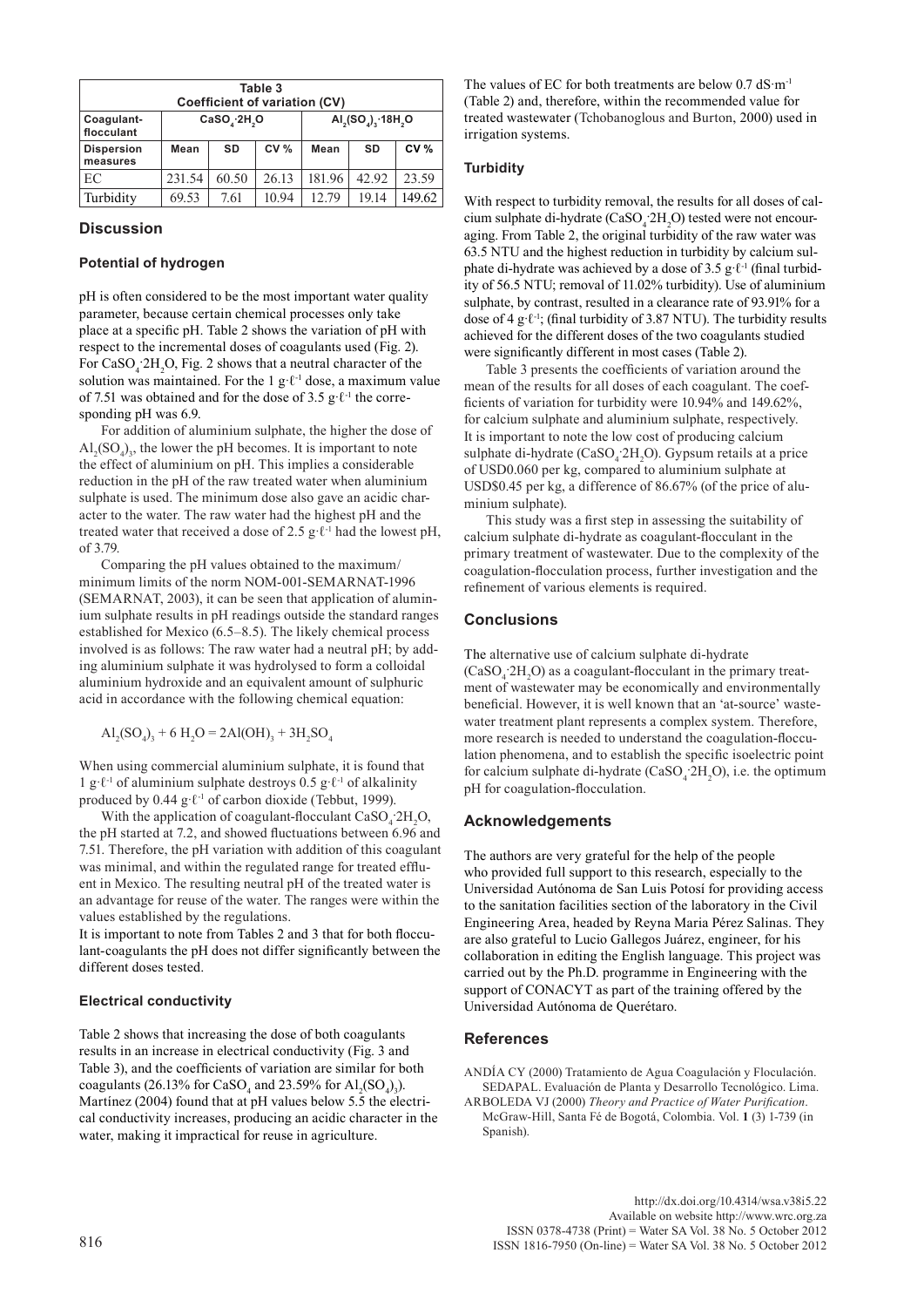- ARREGUÍN CFI and MEJÍA ME (2006) Water Quality Management in Mexico. In: Biswas AK and Tortajada C (eds.) *Water Resources Development and Management.* Springer, Berlin & Heidelberg. 119–136.
- CHEN G (2004) Electrochemical technologies in wastewater treatment. *Sep. Purif. Technol*. **38** (1) 11–41.

DELHAIZE E and RYAN RP (1995) Aluminium toxicity and tolerance in plants. *Plant Physiol.* **107** 315–321.

DÍAZ MWH, GONZAGA LB and CONTRERAS CN (2007) Determinación del Coagulante que permita la máxima remoción de Fosfátos en Agua Cruda del Rio Otún. *Universidad Tecnológica de Pereira* **13** (34) 607–612.DOMÍNGUEZ ME, CARRILLO CHA, ORTEGA A and OROZCO EMT (2003) Wastewater reuse in Valsequillo agricultural area, Mexico: Environmental impact on groundwater. *Water Air Soil Pollut.* **155** 251–267.

- HARRIS DC (2007) *Quantitative Chemical Analysis* (6<sup>th</sup> edn.). W.H. Freeman and Company, New York & Basingstoke. 1–744.
- HAYDAR S and ANWAE AJ (2009) Coagulation-flocculation studies of tannery wastewater using cationic polymers as a replacement of metal salts. *Water Sci. Technol.* **59** (2) 381–391.
- KAEWDANNETRA P, GARCÍA GFJ, JAMES AE and CHIU TY (2009) Influence of pH and  $\text{Al}_2(\text{SO4})_3$  on the stability of whey suspensions. *Sep. Purif. Technol.* **67** 364–368.
- LIDON FC and BARREIRO MDG (2002) An overview into aluminium toxicity in maize. *Bulg. J. Plant Physiol.* **28** 96–112.
- MARTÍNEZ SX (2004) ¿Es el Control de la Conductividad un Parámetro adecuado para la gestión de la Fertirrigación? *Publicado en Riegos y Drenajes* **21 (**139/Nov-Dec) 62–65.
- MOSSOR-PIETRASZEWSKA T (2001) Effect of aluminium on plant growth and metabolism. *Acta Biochim. Polonica.* **48** (3) 673–686.
- MURILLO JM (2009) Turbidez y sólidos en suspensión de las aguas de escorrentía susceptibles de ser utilizadas en la recarga artificial del acuífero granular profundo subyacente a la ciudad de San Luis Potosí (México). *Boletin Geologico y Minero* **120** (2) 169–184.

ORTIZ MEJ (2005) La experiencia de Holanda y Alemania en el uso de cargos por vertimientos de aguas residuales como instrumento para el control de la contaminación hídrica. Elementos para decidir los parámetros a ser tenidos en consideración. *Economía y Desarrollo* **4** (1) 55–87.

PACALA A, VLAICU I and RADOVAN C (2009) Application of

several aluminium prehydrolysed coagulants in surface water treatment for potabilization. *Environ. Eng. Manage. J.* **8** (6) 1371–1376.

- PÉREZ N, MARAÑON A, BERMÚDEZ RC, AGUILERA I, CUMBÁ F, ABALOS A (2004) Caracterización de las aguas residuales de la refinería "Hermanos Díaz". *Revista Cubana de Química* **16** (1) 53–60.
- QUI Z-M, JIANG, WEN-TIAN, HE, ZONG.JIAN (2009) Posttreatment of banknote printing wastewater using polysilicate ferroaluminium sulphate (PSFA). *J. Hazardous Mater.* **166** 740–745.
- RAPP L and BISHOP K (2009) Surface water acidification and critical loads: exploring the F-factor. *Hydrol. Earth Syst. Sci.* **48** (3) 673–686.
- RODRÍGUEZ JPM, LUGO IPU, ROJAS AVC and MALAVER CC (2007) Evaluation of the coagulation process for designing a water treatment plant. Threshold Scientific. Manuela Beltran University Foundation, Bogota. 8–16 (in Spanish).
- ROTTER MA and FURLANI PR (2005) Tolerance to aluminium toxicity by tropical leguminous plants used as cover crops. *Braz. Arch. Biol. Technol.* **48** (2) 309–317.
- SEMARNAT (SECRETARY OF ENVIRONMENT AND NATURAL RESOURCES, MEXICO) (2003) NOM-001-SEMARNAT-1996, establishing the maximum pollution limits for municipal and industrial wastewater discharges to water bodies. *Official Journal of the Federation*, 23 April, 2003.
- SILVA J, TORRES P and MADERA C (2008) Reuso de aguas residuales domésticas en agricultura*. Una Revisión Agronomía Colombiana* **26** (2) 347–359.
- SIMINA SD, COSTACHE C, RUXANDU V, BALAS M and STEFAN M (2009) Comparative study on surface water treatment using aluminium sulphate and polyaluminium chlorides as coagulant reagents. *Environ. Eng. Manage. J.* **8** (4) 859–863.
- TEBBUTT THV (1999) Fundamentos de control de la calidad del agua. Editorial Limusa, S.A de C.V. CANIEM NÚM. 121, 5–239.
- TCHOBANOGLOUS G and BURTON FL (eds) (2000) *Wastewater Engineering. Treatment, Disposal, Reuse.* Metcalf & Eddy Inc. McGraw-Hill, New York (in Spanish).
- YAN M, WANG D, NI J, QU J, YAN Y and CHOW WK (2008) Effect of polyaluminium chloride on enhanced softening for the typical organic-polluted high hardness North-China surface waters. *Sep. Purif. Technol.* **62** 401–406.